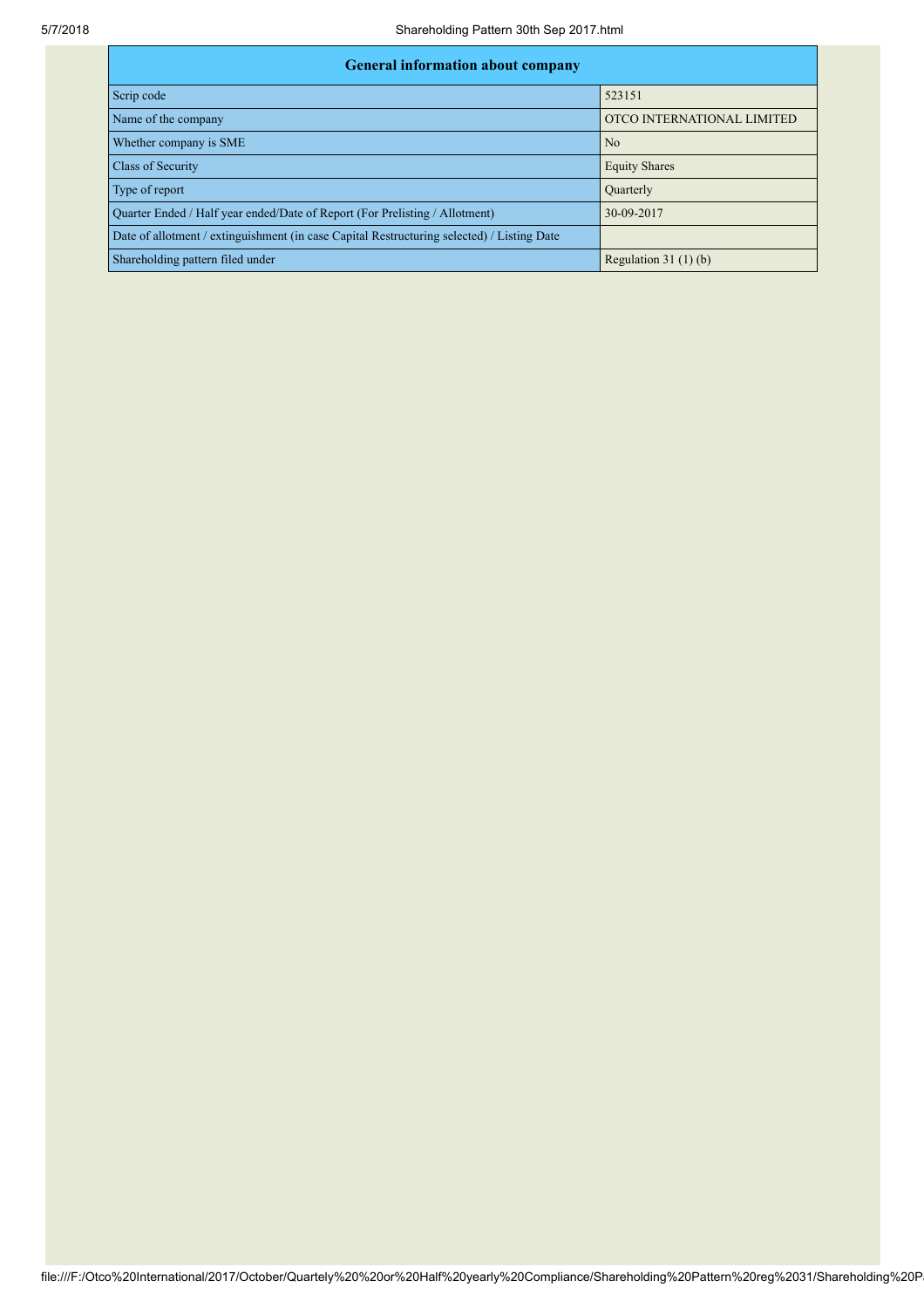| Sr. No. | <b>Particular</b>                                                                      | Yes/No         |
|---------|----------------------------------------------------------------------------------------|----------------|
|         | Whether the Listed Entity has issued any partly paid up shares?                        | No             |
|         | Whether the Listed Entity has issued any Convertible Securities?                       | N <sub>0</sub> |
|         | Whether the Listed Entity has issued any Warrants?                                     | N <sub>0</sub> |
|         | Whether the Listed Entity has any shares against which depository receipts are issued? | N <sub>0</sub> |
|         | Whether the Listed Entity has any shares in locked-in?                                 | N <sub>0</sub> |
|         | Whether any shares held by promoters are pledge or otherwise encumbered?               | N <sub>0</sub> |
|         | Whether company has equity shares with differential voting rights?                     | N <sub>0</sub> |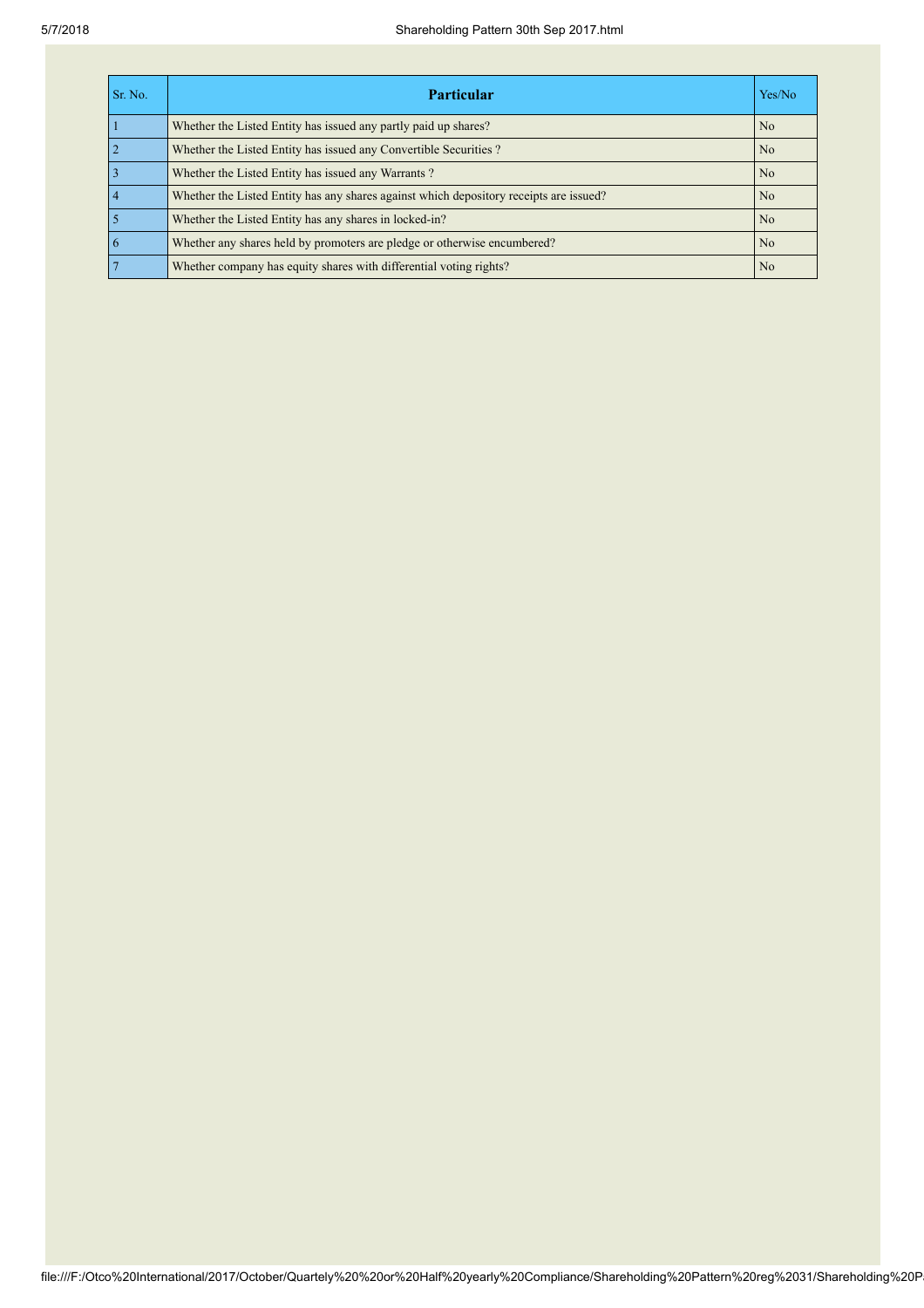| <b>Table I - Summary Statement holding of specified securities</b> |                                                |              |                       |                      |                          |                                                                    |                                                                                    |                                                                  |               |         |                     |
|--------------------------------------------------------------------|------------------------------------------------|--------------|-----------------------|----------------------|--------------------------|--------------------------------------------------------------------|------------------------------------------------------------------------------------|------------------------------------------------------------------|---------------|---------|---------------------|
| Category<br>(1)                                                    | Category                                       | Nos. Of      | No. of<br>fully paid  | No. Of<br>Partly     | No. Of<br>shares         | Total nos.<br>shares<br>held (VII)<br>$= (IV) +$<br>$(V)$ + $(VI)$ | Shareholding as a<br>% of total no. of<br>shares (calculated<br>as per SCRR, 1957) | Number of Voting Rights held in each<br>class of securities (IX) |               |         |                     |
|                                                                    | of<br>shareholder                              | shareholders | up equity             | paid-up<br>equity    | underlying<br>Depository |                                                                    |                                                                                    | No of Voting (XIV) Rights                                        |               |         | Total as a          |
|                                                                    | (II)                                           | (III)        | shares<br>held $(IV)$ | shares<br>held $(V)$ | Receipts<br>(VI)         |                                                                    | (VIII) As a % of<br>$(A+B+C2)$                                                     | <b>Class</b><br>eg: $X$                                          | Class<br>eg:y | Total   | $%$ of<br>$(A+B+C)$ |
| (A)                                                                | Promoter<br>$\&$<br>Promoter<br>Group          |              | 1362223               |                      |                          | 1362223                                                            | 52.52                                                                              | 1362223                                                          |               | 1362223 | 52.52               |
| (B)                                                                | Public                                         | 862          | 1231401               |                      |                          | 1231401                                                            | 47.48                                                                              | 1231401                                                          |               | 1231401 | 47.48               |
| (C)                                                                | Non<br>Promoter-<br>Non Public                 |              |                       |                      |                          |                                                                    |                                                                                    |                                                                  |               |         |                     |
| (C1)                                                               | <b>Shares</b><br>underlying<br><b>DRs</b>      |              |                       |                      |                          |                                                                    |                                                                                    |                                                                  |               |         |                     |
| (C2)                                                               | Shares held<br>by<br>Employee<br><b>Trusts</b> |              |                       |                      |                          |                                                                    |                                                                                    |                                                                  |               |         |                     |
|                                                                    | Total                                          | 863          | 2593624               |                      |                          | 2593624                                                            | 100                                                                                | 2593624                                                          |               | 2593624 | 100                 |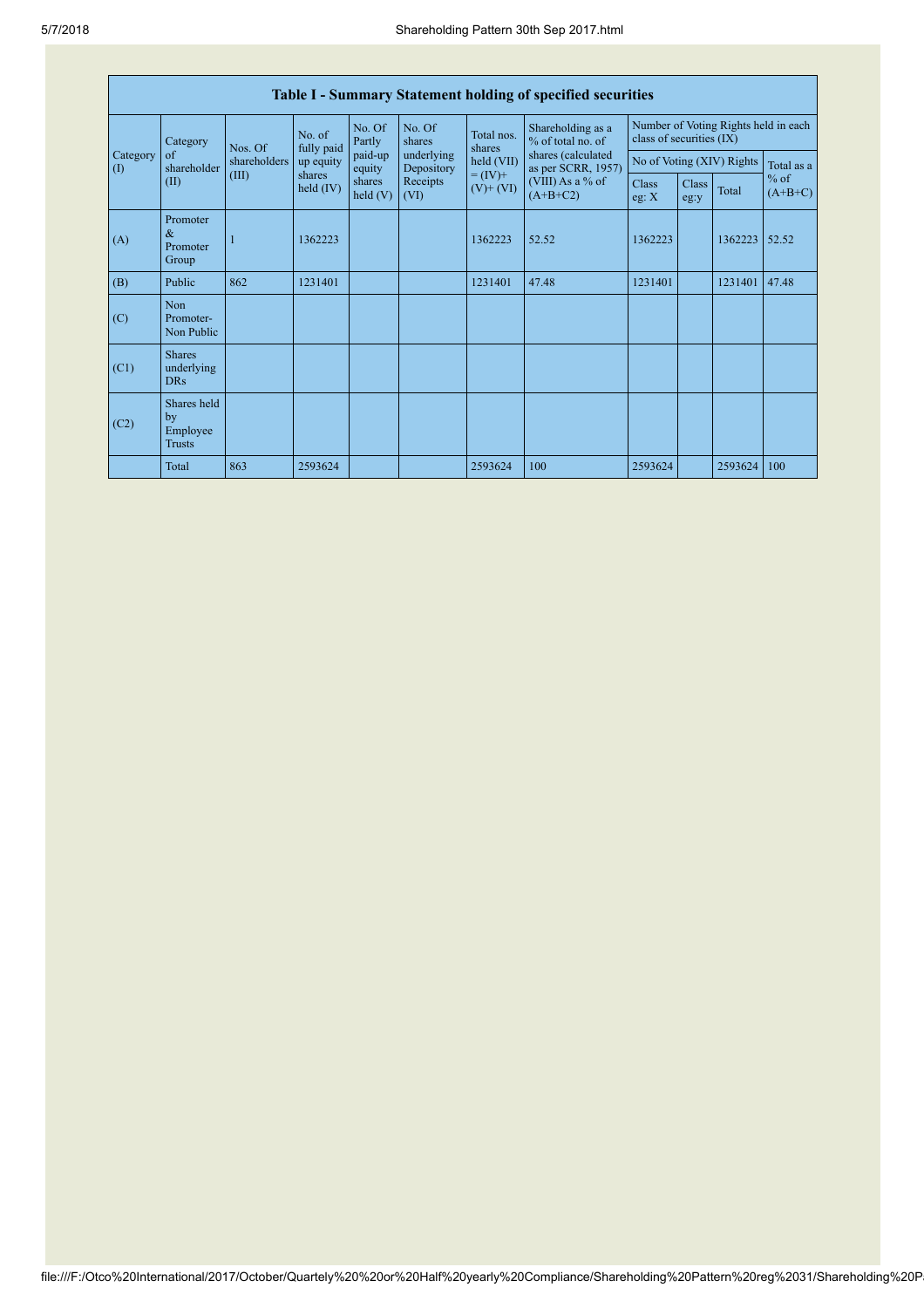| Table I - Summary Statement holding of specified securities |                                                |                                       |                                                                                                                                                                                                                                                                                                                                                                                                        |            |                                                         |                                        |                                                         |                                                                               |  |                                                                         |
|-------------------------------------------------------------|------------------------------------------------|---------------------------------------|--------------------------------------------------------------------------------------------------------------------------------------------------------------------------------------------------------------------------------------------------------------------------------------------------------------------------------------------------------------------------------------------------------|------------|---------------------------------------------------------|----------------------------------------|---------------------------------------------------------|-------------------------------------------------------------------------------|--|-------------------------------------------------------------------------|
| Category                                                    | Category<br>$\sigma$ f                         | No. Of<br><b>Shares</b><br>Underlying | No. Of Shares<br>Shareholding, as a %<br>Underlying<br>assuming full<br>No. of<br>conversion of<br><b>Shares</b><br>Outstanding<br>Underlying<br>convertible<br>convertible securities (<br>Outstanding<br>Outstanding<br>securities and<br>as a percentage of<br>diluted share capital)<br><b>Warrants</b><br>No. Of<br>$(XI) = (VII)+(X) As a %$<br>$(X_i)$<br>Warrants (Xi)<br>of $(A+B+C2)$<br>(a) |            |                                                         | Number of<br>Locked in<br>shares (XII) |                                                         | Number of<br><b>Shares</b><br>pledged or<br>otherwise<br>encumbered<br>(XIII) |  | Number of<br>equity shares<br>held in<br>dematerialized<br>form $(XIV)$ |
| $\left( \mathrm{I}\right)$                                  | shareholder<br>(II)                            | convertible<br>securities<br>(X)      |                                                                                                                                                                                                                                                                                                                                                                                                        | No.<br>(a) | As a<br>$%$ of<br>total<br><b>Shares</b><br>held<br>(b) | No.<br>(a)                             | As a<br>$%$ of<br>total<br><b>Shares</b><br>held<br>(b) |                                                                               |  |                                                                         |
| (A)                                                         | Promoter<br>$\&$<br>Promoter<br>Group          |                                       |                                                                                                                                                                                                                                                                                                                                                                                                        |            | 52.52                                                   |                                        |                                                         |                                                                               |  | 1362223                                                                 |
| (B)                                                         | Public                                         |                                       |                                                                                                                                                                                                                                                                                                                                                                                                        |            | 47.48                                                   |                                        |                                                         |                                                                               |  | 1072123                                                                 |
| (C)                                                         | Non<br>Promoter-<br>Non Public                 |                                       |                                                                                                                                                                                                                                                                                                                                                                                                        |            |                                                         |                                        |                                                         |                                                                               |  |                                                                         |
| (C1)                                                        | <b>Shares</b><br>underlying<br><b>DRs</b>      |                                       |                                                                                                                                                                                                                                                                                                                                                                                                        |            |                                                         |                                        |                                                         |                                                                               |  |                                                                         |
| (C2)                                                        | Shares held<br>by<br>Employee<br><b>Trusts</b> |                                       |                                                                                                                                                                                                                                                                                                                                                                                                        |            |                                                         |                                        |                                                         |                                                                               |  |                                                                         |
|                                                             | Total                                          |                                       |                                                                                                                                                                                                                                                                                                                                                                                                        |            | 100                                                     |                                        |                                                         |                                                                               |  | 2434346                                                                 |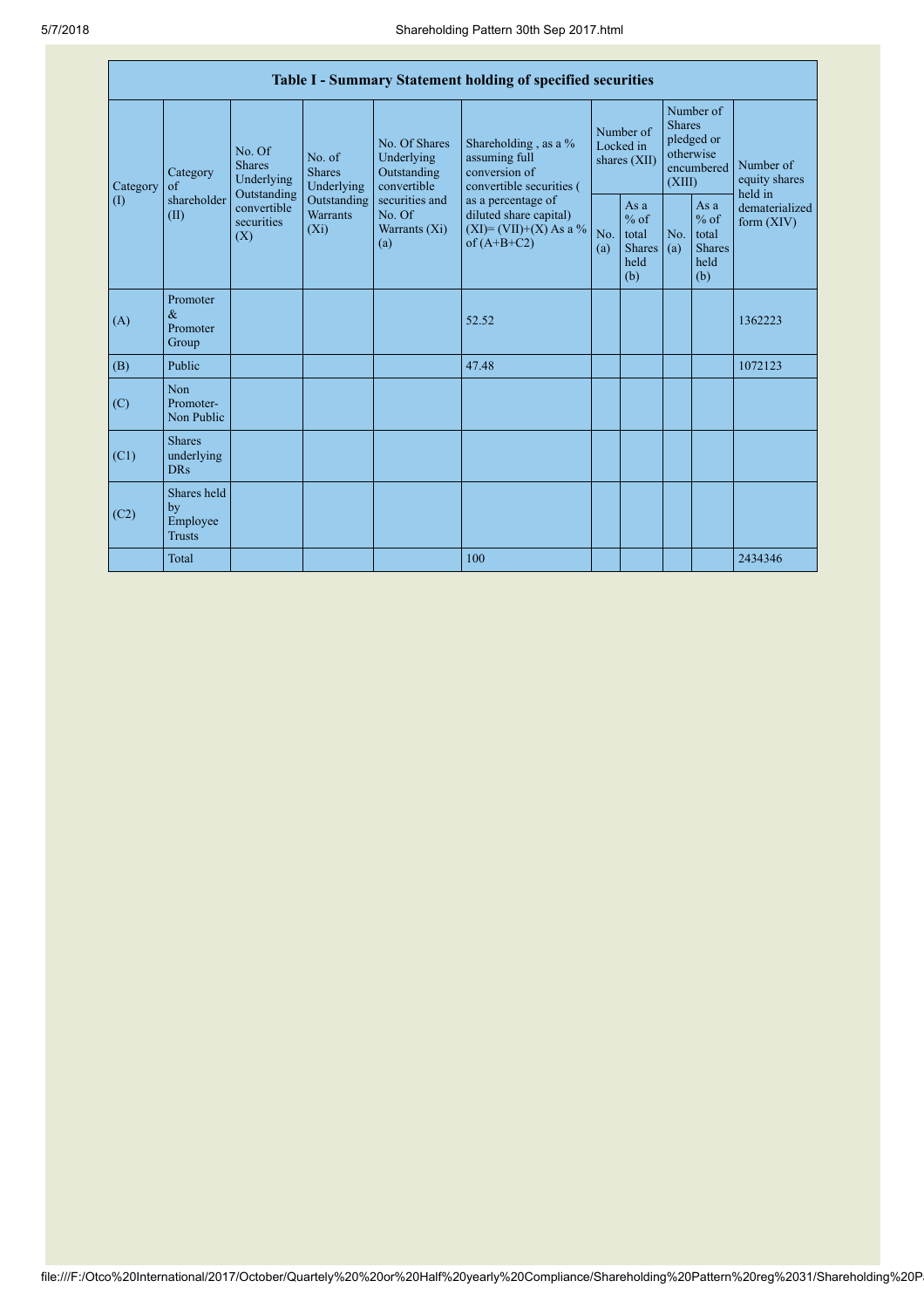| Table II - Statement showing shareholding pattern of the Promoter and Promoter Group        |                                                                                                                     |                         |                            |                       |                                    |                             |                                              |                |               |                                                                  |                                 |
|---------------------------------------------------------------------------------------------|---------------------------------------------------------------------------------------------------------------------|-------------------------|----------------------------|-----------------------|------------------------------------|-----------------------------|----------------------------------------------|----------------|---------------|------------------------------------------------------------------|---------------------------------|
|                                                                                             |                                                                                                                     |                         | No. of                     | No. Of<br>Partly      | No. Of                             | Total<br>nos.               | Shareholding<br>as a % of total              |                |               | Number of Voting Rights held in<br>each class of securities (IX) |                                 |
| Sr.                                                                                         | Category & Name<br>of the Shareholders                                                                              | Nos. Of<br>shareholders | fully<br>paid up<br>equity | paid-<br>up<br>equity | shares<br>underlying<br>Depository | shares<br>held<br>$(VII) =$ | no. of shares<br>(calculated as<br>per SCRR, |                |               | No of Voting (XIV) Rights                                        | Total<br>as a $%$               |
|                                                                                             | $\left( \Gamma \right)$                                                                                             | (III)                   | shares<br>held<br>(IV)     | shares<br>held<br>(V) | Receipts<br>(VI)                   | $(IV)$ +<br>$(V)$ +<br>(VI) | 1957) (VIII) As<br>a % of<br>$(A+B+C2)$      | Class<br>eg: X | Class<br>eg:y | Total                                                            | of<br>Total<br>Voting<br>rights |
| $\mathbf{A}$                                                                                | Table II - Statement showing shareholding pattern of the Promoter and Promoter Group                                |                         |                            |                       |                                    |                             |                                              |                |               |                                                                  |                                 |
| (1)                                                                                         | Indian                                                                                                              |                         |                            |                       |                                    |                             |                                              |                |               |                                                                  |                                 |
| (a)                                                                                         | Individuals/Hindu<br>undivided Family                                                                               | $\mathbf{1}$            | 1362223                    |                       |                                    | 1362223                     | 52.52                                        | 1362223        |               | 1362223                                                          | 52.52                           |
| Sub-Total (A)<br>(1)                                                                        |                                                                                                                     | $\mathbf{1}$            | 1362223                    |                       |                                    | 1362223                     | 52.52                                        | 1362223        |               | 1362223                                                          | 52.52                           |
| (2)                                                                                         | Foreign                                                                                                             |                         |                            |                       |                                    |                             |                                              |                |               |                                                                  |                                 |
| Total<br>Shareholding<br>of Promoter<br>and Promoter<br>Group $(A)=$<br>$(A)(1)+(A)$<br>(2) |                                                                                                                     | 1                       | 1362223                    |                       |                                    | 1362223                     | 52.52                                        | 1362223        |               | 1362223                                                          | 52.52                           |
| $\, {\bf B}$                                                                                | Table III - Statement showing shareholding pattern of the Public shareholder                                        |                         |                            |                       |                                    |                             |                                              |                |               |                                                                  |                                 |
| (1)                                                                                         | Institutions                                                                                                        |                         |                            |                       |                                    |                             |                                              |                |               |                                                                  |                                 |
| (3)                                                                                         | Non-institutions                                                                                                    |                         |                            |                       |                                    |                             |                                              |                |               |                                                                  |                                 |
| (a(i))                                                                                      | Individuals -<br>i.Individual<br>shareholders<br>holding nominal<br>share capital up to<br>Rs. 2 lakhs.             | 774                     | 338941                     |                       |                                    | 338941                      | 13.07                                        | 338941         |               | 338941                                                           | 13.07                           |
| (a(ii))                                                                                     | Individuals - ii.<br>Individual<br>shareholders<br>holding nominal<br>share capital in<br>excess of Rs. 2<br>lakhs. | 18                      | 841456                     |                       |                                    | 841456                      | 32.44                                        | 841456         |               | 841456                                                           | 32.44                           |
| (e)                                                                                         | Any Other<br>(specify)                                                                                              | 70                      | 51004                      |                       |                                    | 51004                       | 1.97                                         | 51004          |               | 51004                                                            | 1.97                            |
| Sub-Total (B)<br>(3)                                                                        |                                                                                                                     | 862                     | 1231401                    |                       |                                    | 1231401                     | 47.48                                        | 1231401        |               | 1231401                                                          | 47.48                           |
| <b>Total Public</b><br>Shareholding<br>$(B)=(B)(1)+$<br>$(B)(2)+(B)(3)$                     |                                                                                                                     | 862                     | 1231401                    |                       |                                    | 1231401                     | 47.48                                        | 1231401        |               | 1231401                                                          | 47.48                           |
| $\mathbf C$                                                                                 | Table IV - Statement showing shareholding pattern of the Non Promoter- Non Public shareholder                       |                         |                            |                       |                                    |                             |                                              |                |               |                                                                  |                                 |
| Total (<br>$A+B+C2$ )                                                                       |                                                                                                                     | 863                     | 2593624                    |                       |                                    | 2593624                     | 100                                          | 2593624        |               | 2593624                                                          | 100                             |
| Total<br>$(A+B+C)$                                                                          |                                                                                                                     | 863                     | 2593624                    |                       |                                    | 2593624                     | 100                                          | 2593624        |               | 2593624                                                          | 100                             |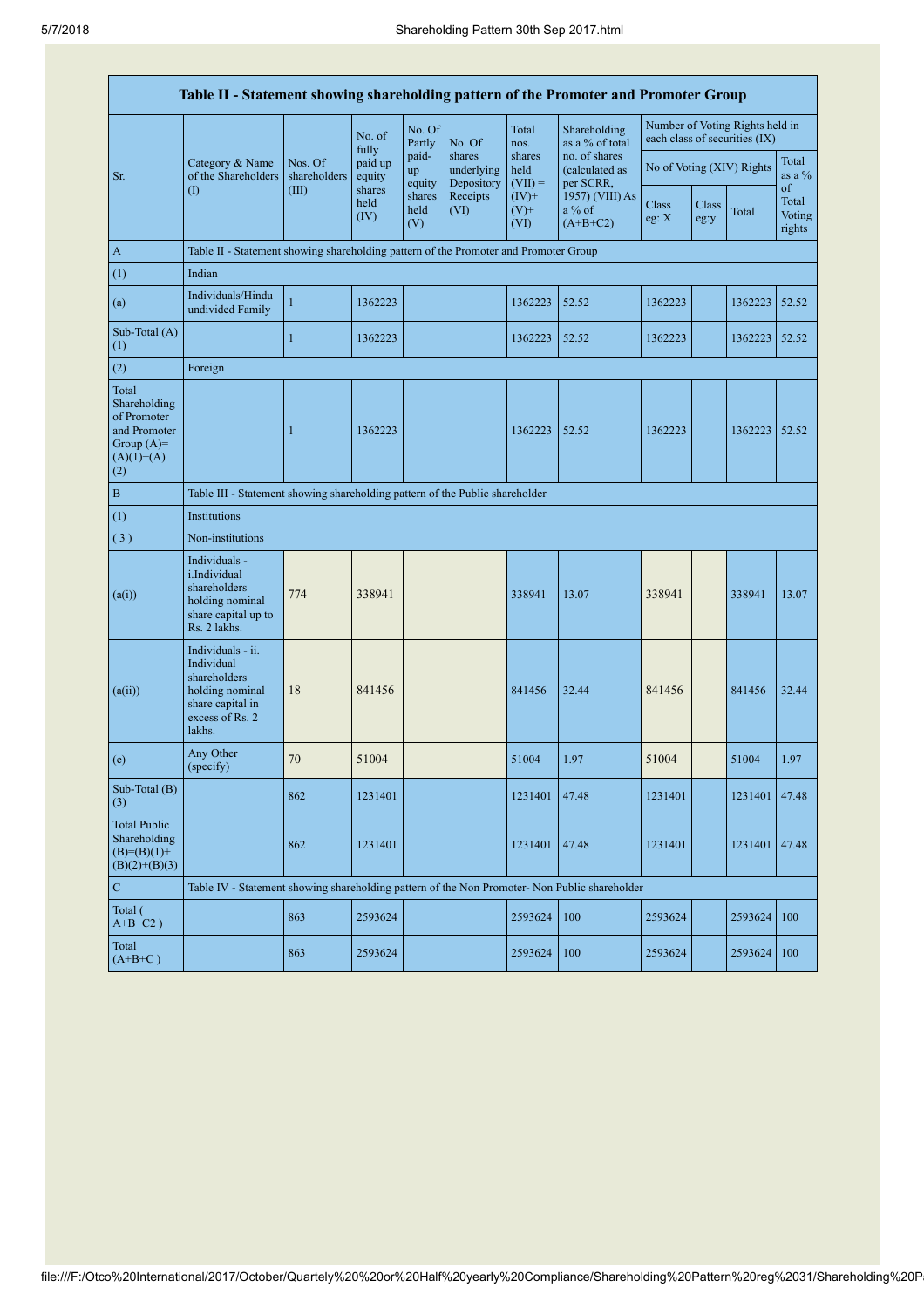| Table II - Statement showing shareholding pattern of the Promoter and Promoter Group    |                                                 |                                           |                                                                |                                                                                               |  |                                                         |                                                                               |                                                         |                                                                         |  |
|-----------------------------------------------------------------------------------------|-------------------------------------------------|-------------------------------------------|----------------------------------------------------------------|-----------------------------------------------------------------------------------------------|--|---------------------------------------------------------|-------------------------------------------------------------------------------|---------------------------------------------------------|-------------------------------------------------------------------------|--|
| Sr.                                                                                     | No. Of<br><b>Shares</b><br>Underlying           | No. of<br><b>Shares</b><br>Underlying     | No. Of Shares<br>Underlying<br>Outstanding                     | Shareholding, as a %<br>assuming full conversion of<br>convertible securities (as a           |  | Number of<br>Locked in<br>shares (XII)                  | Number of<br><b>Shares</b><br>pledged or<br>otherwise<br>encumbered<br>(XIII) |                                                         | Number of<br>equity shares<br>held in<br>dematerialized<br>form $(XIV)$ |  |
|                                                                                         | Outstanding<br>convertible<br>securities<br>(X) | Outstanding<br><b>Warrants</b><br>$(X_i)$ | convertible<br>securities and<br>No. Of Warrants<br>$(Xi)$ (a) | percentage of diluted share<br>capital) $(XI) = (VII)+(X) As$<br>a % of $(A+B+C2)$            |  | As a<br>$%$ of<br>total<br><b>Shares</b><br>held<br>(b) | No.<br>(a)                                                                    | As a<br>$%$ of<br>total<br><b>Shares</b><br>held<br>(b) |                                                                         |  |
| $\mathbf{A}$                                                                            |                                                 |                                           |                                                                | Table II - Statement showing shareholding pattern of the Promoter and Promoter Group          |  |                                                         |                                                                               |                                                         |                                                                         |  |
| (1)                                                                                     | Indian                                          |                                           |                                                                |                                                                                               |  |                                                         |                                                                               |                                                         |                                                                         |  |
| (a)                                                                                     |                                                 |                                           |                                                                | 52.52                                                                                         |  |                                                         |                                                                               |                                                         | 1362223                                                                 |  |
| Sub-Total (A)<br>(1)                                                                    |                                                 |                                           |                                                                | 52.52                                                                                         |  |                                                         |                                                                               |                                                         | 1362223                                                                 |  |
| (2)                                                                                     | Foreign                                         |                                           |                                                                |                                                                                               |  |                                                         |                                                                               |                                                         |                                                                         |  |
| Total<br>Shareholding<br>of Promoter<br>and Promoter<br>Group $(A)=$<br>$(A)(1)+(A)(2)$ |                                                 |                                           |                                                                | 52.52                                                                                         |  |                                                         |                                                                               |                                                         | 1362223                                                                 |  |
| $\overline{B}$                                                                          |                                                 |                                           |                                                                | Table III - Statement showing shareholding pattern of the Public shareholder                  |  |                                                         |                                                                               |                                                         |                                                                         |  |
| (1)                                                                                     | Institutions                                    |                                           |                                                                |                                                                                               |  |                                                         |                                                                               |                                                         |                                                                         |  |
| (3)                                                                                     | Non-institutions                                |                                           |                                                                |                                                                                               |  |                                                         |                                                                               |                                                         |                                                                         |  |
| (a(i))                                                                                  |                                                 |                                           |                                                                | 13.07                                                                                         |  |                                                         |                                                                               |                                                         | 191181                                                                  |  |
| (a(ii))                                                                                 |                                                 |                                           |                                                                | 32.44                                                                                         |  |                                                         |                                                                               |                                                         | 841456                                                                  |  |
| (e)                                                                                     |                                                 |                                           |                                                                | 1.97                                                                                          |  |                                                         |                                                                               |                                                         | 39486                                                                   |  |
| Sub-Total (B)<br>(3)                                                                    |                                                 |                                           |                                                                | 47.48                                                                                         |  |                                                         |                                                                               |                                                         | 1072123                                                                 |  |
| <b>Total Public</b><br>Shareholding<br>$(B)= (B)(1) +$<br>$(B)(2)+(B)(3)$               |                                                 |                                           |                                                                | 47.48                                                                                         |  |                                                         |                                                                               |                                                         | 1072123                                                                 |  |
| $\mathcal{C}$                                                                           |                                                 |                                           |                                                                | Table IV - Statement showing shareholding pattern of the Non Promoter- Non Public shareholder |  |                                                         |                                                                               |                                                         |                                                                         |  |
| Total (<br>$A+B+C2$ )                                                                   |                                                 |                                           |                                                                | 100                                                                                           |  |                                                         |                                                                               |                                                         | 2434346                                                                 |  |
| Total $(A+B+C)$<br>$\mathcal{E}$                                                        |                                                 |                                           |                                                                | 100                                                                                           |  |                                                         |                                                                               |                                                         | 2434346                                                                 |  |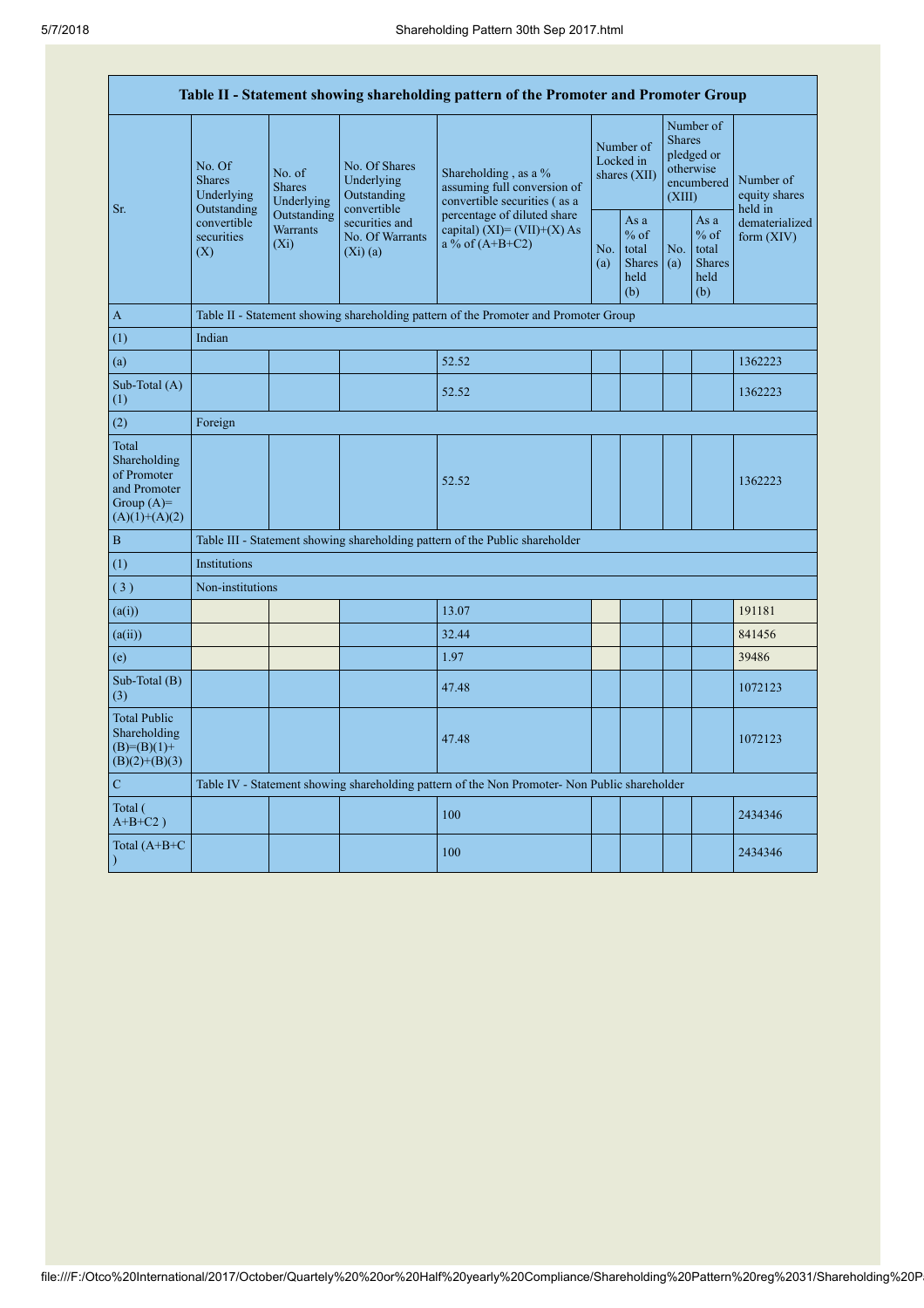|                                                                                                                                                                                          | Individuals/Hindu undivided Family                            |                       |  |  |  |  |  |  |  |  |
|------------------------------------------------------------------------------------------------------------------------------------------------------------------------------------------|---------------------------------------------------------------|-----------------------|--|--|--|--|--|--|--|--|
| Searial No.                                                                                                                                                                              | $\mathbf{1}$                                                  |                       |  |  |  |  |  |  |  |  |
| Name of the<br>Shareholders (I)                                                                                                                                                          | PRADEEP KUMAR PANDA                                           | Click here to go back |  |  |  |  |  |  |  |  |
| PAN(II)                                                                                                                                                                                  | AFPPP0757B                                                    | Total                 |  |  |  |  |  |  |  |  |
| No. of fully paid<br>up equity shares<br>held (IV)                                                                                                                                       | 1362223                                                       | 1362223               |  |  |  |  |  |  |  |  |
| No. Of Partly paid-<br>up equity shares<br>held(V)                                                                                                                                       |                                                               |                       |  |  |  |  |  |  |  |  |
| No. Of shares<br>underlying<br>Depository<br>Receipts (VI)                                                                                                                               |                                                               |                       |  |  |  |  |  |  |  |  |
| Total nos. shares<br>held $(VII) = (IV) +$<br>$(V)$ + $(VI)$                                                                                                                             | 1362223                                                       | 1362223               |  |  |  |  |  |  |  |  |
| Shareholding as a<br>% of total no. of<br>shares (calculated<br>as per SCRR,<br>1957) (VIII) As a<br>% of $(A+B+C2)$                                                                     | 52.52                                                         | 52.52                 |  |  |  |  |  |  |  |  |
|                                                                                                                                                                                          | Number of Voting Rights held in each class of securities (IX) |                       |  |  |  |  |  |  |  |  |
| Class eg:X                                                                                                                                                                               | 1362223                                                       | 1362223               |  |  |  |  |  |  |  |  |
| Class eg:y                                                                                                                                                                               |                                                               |                       |  |  |  |  |  |  |  |  |
| Total                                                                                                                                                                                    | 1362223                                                       | 1362223               |  |  |  |  |  |  |  |  |
| Total as a % of<br><b>Total Voting rights</b>                                                                                                                                            | 52.52                                                         | 52.52                 |  |  |  |  |  |  |  |  |
| No. Of Shares<br>Underlying<br>Outstanding<br>convertible<br>securities (X)                                                                                                              |                                                               |                       |  |  |  |  |  |  |  |  |
| No. of Shares<br>Underlying<br>Outstanding<br>Warrants (Xi)                                                                                                                              |                                                               |                       |  |  |  |  |  |  |  |  |
| No. Of Shares<br>Underlying<br>Outstanding<br>convertible<br>securities and No.<br>Of Warrants (Xi)<br>(a)                                                                               |                                                               |                       |  |  |  |  |  |  |  |  |
| Shareholding, as a<br>% assuming full<br>conversion of<br>convertible<br>securities (as a<br>percentage of<br>diluted share<br>capital) (XI)=<br>$(VII)+(Xi)(a)$ As a<br>% of $(A+B+C2)$ | 52.52                                                         | 52.52                 |  |  |  |  |  |  |  |  |
| Number of Locked in shares (XII)                                                                                                                                                         |                                                               |                       |  |  |  |  |  |  |  |  |
| No. (a)                                                                                                                                                                                  |                                                               |                       |  |  |  |  |  |  |  |  |
| As a % of total<br>Shares held (b)                                                                                                                                                       |                                                               |                       |  |  |  |  |  |  |  |  |
|                                                                                                                                                                                          | Number of Shares pledged or otherwise encumbered (XIII)       |                       |  |  |  |  |  |  |  |  |
| No. (a)                                                                                                                                                                                  |                                                               |                       |  |  |  |  |  |  |  |  |
| As a % of total<br>Shares held (b)                                                                                                                                                       |                                                               |                       |  |  |  |  |  |  |  |  |
| Number of equity<br>shares held in<br>dematerialized<br>form $(XIV)$                                                                                                                     | 1362223                                                       | 1362223               |  |  |  |  |  |  |  |  |
| Reason for not providing PAN                                                                                                                                                             |                                                               |                       |  |  |  |  |  |  |  |  |

file:///F:/Otco%20International/2017/October/Quartely%20%20or%20Half%20yearly%20Compliance/Shareholding%20Pattern%20reg%2031/Shareholding%20Pa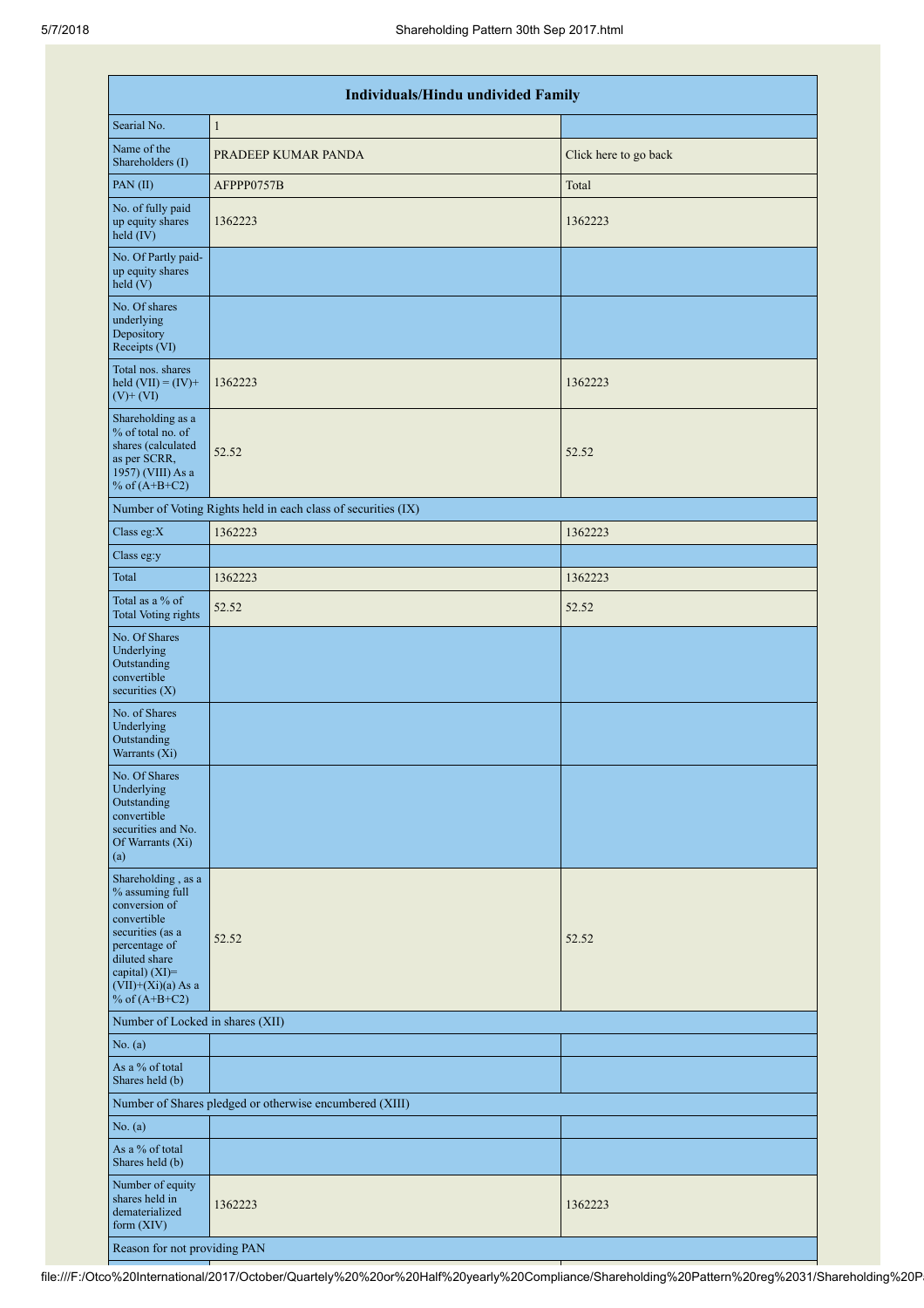| -к<br>$-0.000$<br>on for not |
|------------------------------|
|                              |
| , FAIN<br>$\cdots$           |
|                              |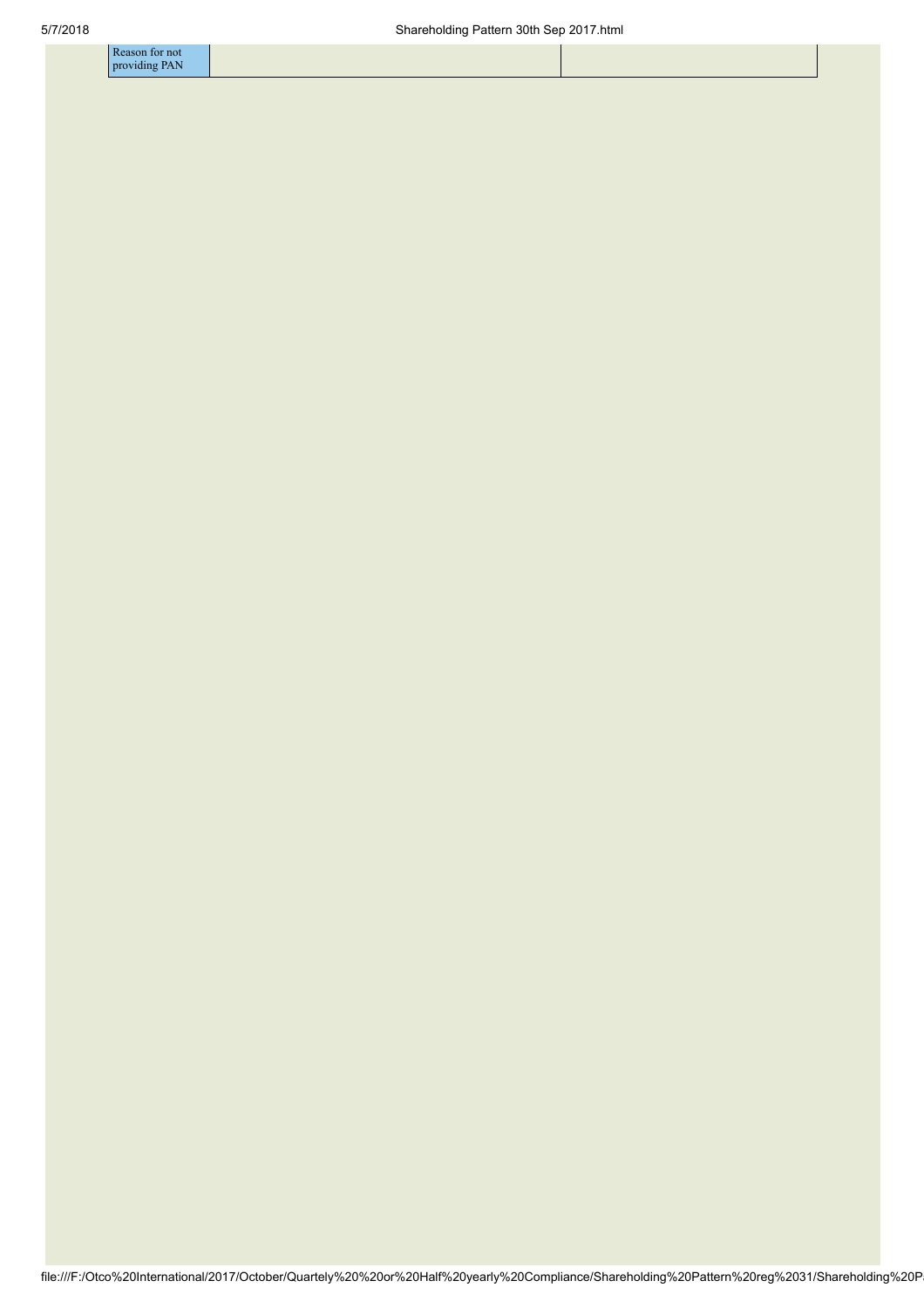|                                                                                                                                                                                         |                                   | Individuals - ii. Individual shareholders holding nominal share capital in excess of Rs. 2 lakhs. |                                  |                                 |                                             |                                                |                                  |
|-----------------------------------------------------------------------------------------------------------------------------------------------------------------------------------------|-----------------------------------|---------------------------------------------------------------------------------------------------|----------------------------------|---------------------------------|---------------------------------------------|------------------------------------------------|----------------------------------|
| Searial No.                                                                                                                                                                             | $\mathbf{1}$                      | $\overline{c}$                                                                                    | $\overline{\mathbf{3}}$          | $\sqrt{4}$                      | 5                                           | $\sqrt{6}$                                     | $\sqrt{ }$                       |
| Name of the<br>Shareholders (I)                                                                                                                                                         | <b>MALATILATA</b><br><b>SAHOO</b> | <b>ASHIMA</b><br><b>CHAKRABORTY</b>                                                               | <b>DAMODAR</b><br><b>TRIBEDI</b> | <b>PADMAJA</b><br><b>MISHRA</b> | <b>ANAM</b><br><b>CHARAN</b><br><b>SAHU</b> | <b>BAPPA</b><br><b>DITAYA</b><br><b>PARIDA</b> | <b>NIRANJAN</b><br><b>BEHERA</b> |
| PAN(II)                                                                                                                                                                                 | FBBPS7407A                        | AGCPC1920B                                                                                        | AHNPT1985H                       | AUTPM5792Q                      | FERPS4676J                                  | AZTPP8783B                                     | ALUPB2295H                       |
| No. of fully paid<br>up equity shares<br>held $(IV)$                                                                                                                                    | 75000                             | 70894                                                                                             | 61578                            | 49625                           | 49000                                       | 49000                                          | 49000                            |
| No. Of Partly paid-<br>up equity shares<br>held(V)                                                                                                                                      |                                   |                                                                                                   |                                  |                                 |                                             |                                                |                                  |
| No. Of shares<br>underlying<br>Depository<br>Receipts (VI)                                                                                                                              |                                   |                                                                                                   |                                  |                                 |                                             |                                                |                                  |
| Total nos. shares<br>held $(VII) = (IV) +$<br>$(V)+(VI)$                                                                                                                                | 75000                             | 70894                                                                                             | 61578                            | 49625                           | 49000                                       | 49000                                          | 49000                            |
| Shareholding as a<br>% of total no. of<br>shares (calculated<br>as per SCRR,<br>1957) (VIII) As a<br>% of $(A+B+C2)$                                                                    | 2.89                              | 2.73                                                                                              | 2.37                             | 1.91                            | 1.89                                        | 1.89                                           | 1.89                             |
|                                                                                                                                                                                         |                                   | Number of Voting Rights held in each class of securities (IX)                                     |                                  |                                 |                                             |                                                |                                  |
| Class eg: X                                                                                                                                                                             | 75000                             | 70894                                                                                             | 61578                            | 49625                           | 49000                                       | 49000                                          | 49000                            |
| Class eg:y                                                                                                                                                                              |                                   |                                                                                                   |                                  |                                 |                                             |                                                |                                  |
| Total                                                                                                                                                                                   | 75000                             | 70894                                                                                             | 61578                            | 49625                           | 49000                                       | 49000                                          | 49000                            |
| Total as a % of<br><b>Total Voting rights</b>                                                                                                                                           | 2.89                              | 2.73                                                                                              | 2.37                             | 1.91                            | 1.89                                        | 1.89                                           | 1.89                             |
| No. Of Shares<br>Underlying<br>Outstanding<br>convertible<br>securities $(X)$                                                                                                           |                                   |                                                                                                   |                                  |                                 |                                             |                                                |                                  |
| No. of Shares<br>Underlying<br>Outstanding<br>Warrants (Xi)                                                                                                                             |                                   |                                                                                                   |                                  |                                 |                                             |                                                |                                  |
| No. Of Shares<br>Underlying<br>Outstanding<br>convertible<br>securities and No.<br>Of Warrants (Xi)<br>(a)                                                                              |                                   |                                                                                                   |                                  |                                 |                                             |                                                |                                  |
| Shareholding, as a<br>% assuming full<br>conversion of<br>convertible<br>securities (as a<br>percentage of<br>diluted share<br>capital) $(XI)$ =<br>$(VII)+(X)$ As a %<br>of $(A+B+C2)$ | 2.89                              | 2.73                                                                                              | 2.37                             | 1.91                            | 1.89                                        | 1.89                                           | 1.89                             |
| Number of Locked in shares (XII)                                                                                                                                                        |                                   |                                                                                                   |                                  |                                 |                                             |                                                |                                  |
| No. (a)                                                                                                                                                                                 |                                   |                                                                                                   |                                  |                                 |                                             |                                                |                                  |
| As a % of total<br>Shares held (b)                                                                                                                                                      |                                   |                                                                                                   |                                  |                                 |                                             |                                                |                                  |
| Number of equity<br>shares held in<br>dematerialized<br>form $(XIV)$                                                                                                                    | 75000                             | 70894                                                                                             | 61578                            | 49625                           | 49000                                       | 49000                                          | 49000                            |
| Reason for not providing PAN                                                                                                                                                            |                                   |                                                                                                   |                                  |                                 |                                             |                                                |                                  |
| Reason for not<br>providing PAN                                                                                                                                                         |                                   |                                                                                                   |                                  |                                 |                                             |                                                |                                  |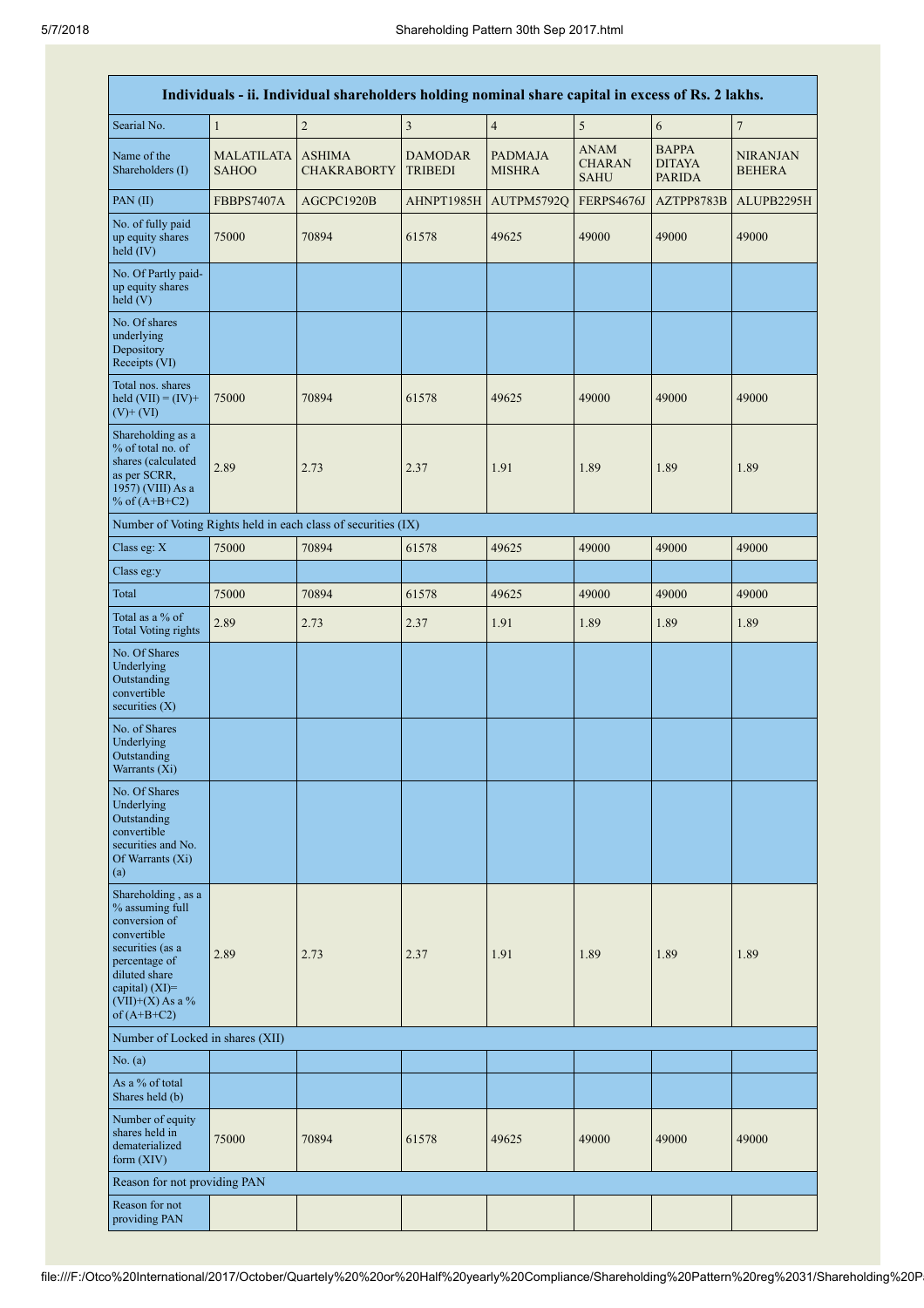|                                                                                                                                                                                         | Individuals - ii. Individual shareholders holding nominal share capital in excess of Rs. 2 lakhs. |                                                |                                             |                                                 |                          |                                |                                               |
|-----------------------------------------------------------------------------------------------------------------------------------------------------------------------------------------|---------------------------------------------------------------------------------------------------|------------------------------------------------|---------------------------------------------|-------------------------------------------------|--------------------------|--------------------------------|-----------------------------------------------|
| Searial No.                                                                                                                                                                             | $\,8\,$                                                                                           | 9                                              | 10                                          | 11                                              | 12                       | 13                             | 14                                            |
| Name of the<br>Shareholders (I)                                                                                                                                                         | PRABHUDAYAL<br><b>SENAPATI</b>                                                                    | <b>RAMESH</b><br><b>CHANDRA</b><br><b>SAHU</b> | <b>WALME</b><br><b>GURI</b><br><b>MARAK</b> | <b>SUVENDRA</b><br><b>KUMAR</b><br><b>PANDA</b> | RAMAKANT<br><b>PADHI</b> | <b>BHARATI</b><br><b>PADHI</b> | <b>SURESH</b><br><b>MOHINI</b><br><b>PANI</b> |
| PAN(II)                                                                                                                                                                                 | ARCPS7078K                                                                                        | BHQPS6895D                                     | BWNPM7094J                                  | AOQPP6001C                                      | CRIPP9557N               | CRIPP9560K                     | ADJPP0006F                                    |
| No. of fully paid<br>up equity shares<br>held (IV)                                                                                                                                      | 49000                                                                                             | 49000                                          | 49000                                       | 45862                                           | 41283                    | 39548                          | 39510                                         |
| No. Of Partly paid-<br>up equity shares<br>held(V)                                                                                                                                      |                                                                                                   |                                                |                                             |                                                 |                          |                                |                                               |
| No. Of shares<br>underlying<br>Depository<br>Receipts (VI)                                                                                                                              |                                                                                                   |                                                |                                             |                                                 |                          |                                |                                               |
| Total nos. shares<br>held $(VII) = (IV) +$<br>$(V)$ + $(VI)$                                                                                                                            | 49000                                                                                             | 49000                                          | 49000                                       | 45862                                           | 41283                    | 39548                          | 39510                                         |
| Shareholding as a<br>% of total no. of<br>shares (calculated<br>as per SCRR,<br>1957) (VIII) As a<br>% of $(A+B+C2)$                                                                    | 1.89                                                                                              | 1.89                                           | 1.89                                        | 1.77                                            | 1.59                     | 1.52                           | 1.52                                          |
|                                                                                                                                                                                         | Number of Voting Rights held in each class of securities (IX)                                     |                                                |                                             |                                                 |                          |                                |                                               |
| Class eg: X                                                                                                                                                                             | 49000                                                                                             | 49000                                          | 49000                                       | 45862                                           | 41283                    | 39548                          | 39510                                         |
| Class eg:y                                                                                                                                                                              |                                                                                                   |                                                |                                             |                                                 |                          |                                |                                               |
| Total                                                                                                                                                                                   | 49000                                                                                             | 49000                                          | 49000                                       | 45862                                           | 41283                    | 39548                          | 39510                                         |
| Total as a % of<br><b>Total Voting rights</b>                                                                                                                                           | 1.89                                                                                              | 1.89                                           | 1.89                                        | 1.77                                            | 1.59                     | 1.52                           | 1.52                                          |
| No. Of Shares<br>Underlying<br>Outstanding<br>convertible<br>securities $(X)$                                                                                                           |                                                                                                   |                                                |                                             |                                                 |                          |                                |                                               |
| No. of Shares<br>Underlying<br>Outstanding<br>Warrants (Xi)                                                                                                                             |                                                                                                   |                                                |                                             |                                                 |                          |                                |                                               |
| No. Of Shares<br>Underlying<br>Outstanding<br>convertible<br>securities and No.<br>Of Warrants (Xi)<br>(a)                                                                              |                                                                                                   |                                                |                                             |                                                 |                          |                                |                                               |
| Shareholding, as a<br>% assuming full<br>conversion of<br>convertible<br>securities (as a<br>percentage of<br>diluted share<br>capital) $(XI)$ =<br>$(VII)+(X)$ As a %<br>of $(A+B+C2)$ | 1.89                                                                                              | 1.89                                           | 1.89                                        | 1.77                                            | 1.59                     | 1.52                           | 1.52                                          |
| Number of Locked in shares (XII)                                                                                                                                                        |                                                                                                   |                                                |                                             |                                                 |                          |                                |                                               |
| No. (a)                                                                                                                                                                                 |                                                                                                   |                                                |                                             |                                                 |                          |                                |                                               |
| As a % of total<br>Shares held (b)                                                                                                                                                      |                                                                                                   |                                                |                                             |                                                 |                          |                                |                                               |
| Number of equity<br>shares held in<br>dematerialized<br>form $(XIV)$                                                                                                                    | 49000                                                                                             | 49000                                          | 49000                                       | 45862                                           | 41283                    | 39548                          | 39510                                         |
| Reason for not providing PAN                                                                                                                                                            |                                                                                                   |                                                |                                             |                                                 |                          |                                |                                               |
| Reason for not<br>providing PAN                                                                                                                                                         |                                                                                                   |                                                |                                             |                                                 |                          |                                |                                               |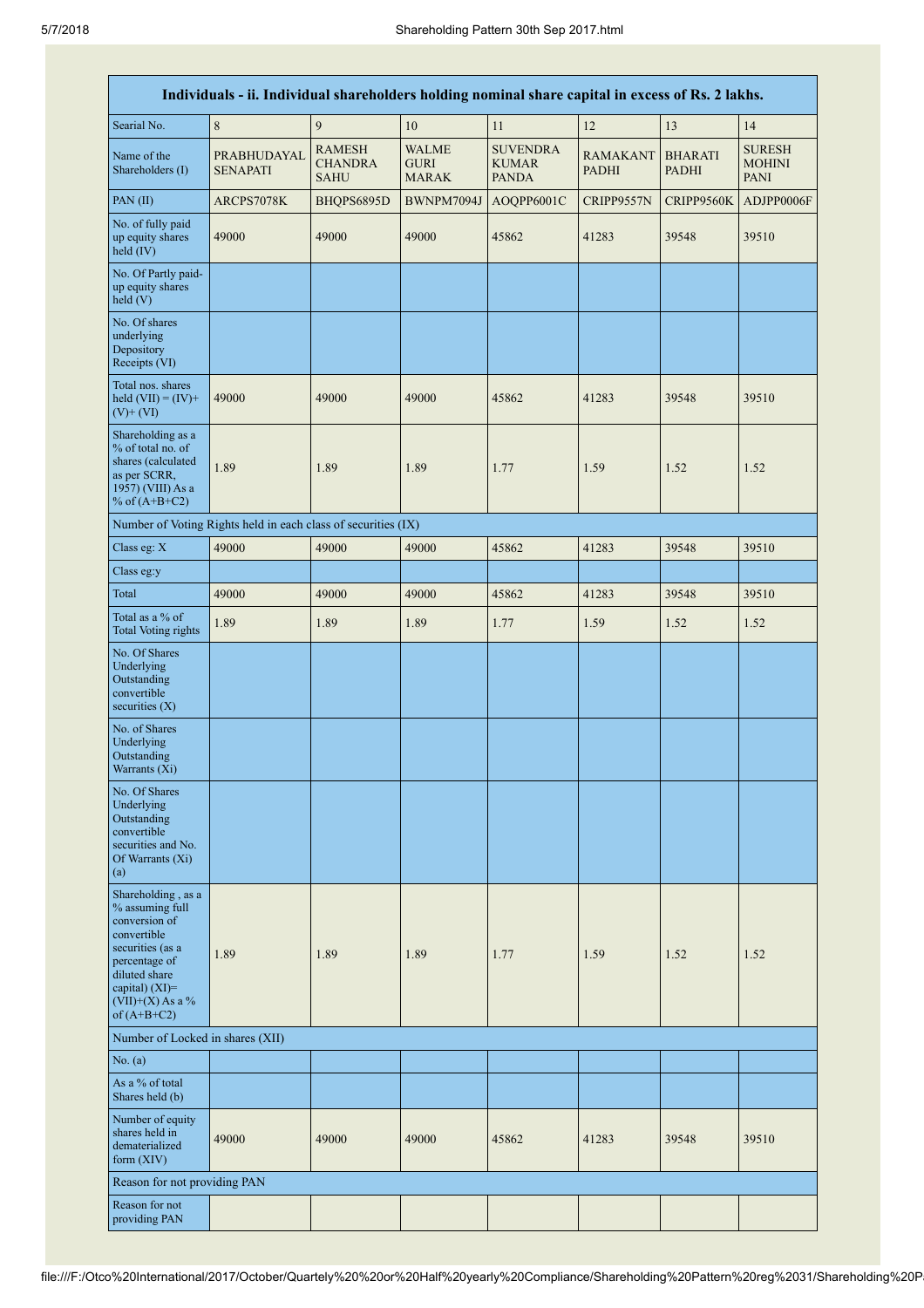|                                                                                                                                                                                         | Individuals - ii. Individual shareholders holding nominal share capital in excess of Rs. 2 lakhs. |                       |                       |  |  |  |  |  |  |  |
|-----------------------------------------------------------------------------------------------------------------------------------------------------------------------------------------|---------------------------------------------------------------------------------------------------|-----------------------|-----------------------|--|--|--|--|--|--|--|
| Searial No.                                                                                                                                                                             | 15                                                                                                | 16                    |                       |  |  |  |  |  |  |  |
| Name of the<br>Shareholders (I)                                                                                                                                                         | MANASIRANI AGASTI                                                                                 | <b>UMAKANTA PADHI</b> | Click here to go back |  |  |  |  |  |  |  |
| PAN(II)                                                                                                                                                                                 | BDTPA5270K                                                                                        | CRIPP9939G            | Total                 |  |  |  |  |  |  |  |
| No. of fully paid<br>up equity shares<br>held $(IV)$                                                                                                                                    | 39500                                                                                             | 39500                 | 796300                |  |  |  |  |  |  |  |
| No. Of Partly paid-<br>up equity shares<br>held(V)                                                                                                                                      |                                                                                                   |                       |                       |  |  |  |  |  |  |  |
| No. Of shares<br>underlying<br>Depository<br>Receipts (VI)                                                                                                                              |                                                                                                   |                       |                       |  |  |  |  |  |  |  |
| Total nos. shares<br>held $(VII) = (IV) +$<br>$(V)$ + $(VI)$                                                                                                                            | 39500                                                                                             | 39500                 | 796300                |  |  |  |  |  |  |  |
| Shareholding as a<br>% of total no. of<br>shares (calculated<br>as per SCRR,<br>1957) (VIII) As a<br>% of $(A+B+C2)$                                                                    | 1.52                                                                                              | 1.52                  | 30.7                  |  |  |  |  |  |  |  |
|                                                                                                                                                                                         | Number of Voting Rights held in each class of securities (IX)                                     |                       |                       |  |  |  |  |  |  |  |
| Class eg: X                                                                                                                                                                             | 39500                                                                                             | 39500                 | 796300                |  |  |  |  |  |  |  |
| Class eg:y                                                                                                                                                                              |                                                                                                   |                       |                       |  |  |  |  |  |  |  |
| Total                                                                                                                                                                                   | 39500                                                                                             | 39500                 | 796300                |  |  |  |  |  |  |  |
| Total as a % of<br><b>Total Voting rights</b>                                                                                                                                           | 1.52                                                                                              | 1.52                  | 30.7                  |  |  |  |  |  |  |  |
| No. Of Shares<br>Underlying<br>Outstanding<br>convertible<br>securities $(X)$                                                                                                           |                                                                                                   |                       |                       |  |  |  |  |  |  |  |
| No. of Shares<br>Underlying<br>Outstanding<br>Warrants (Xi)                                                                                                                             |                                                                                                   |                       |                       |  |  |  |  |  |  |  |
| No. Of Shares<br>Underlying<br>Outstanding<br>convertible<br>securities and No.<br>Of Warrants (Xi)<br>(a)                                                                              |                                                                                                   |                       |                       |  |  |  |  |  |  |  |
| Shareholding, as a<br>% assuming full<br>conversion of<br>convertible<br>securities (as a<br>percentage of<br>diluted share<br>capital) $(XI)$ =<br>$(VII)+(X)$ As a %<br>of $(A+B+C2)$ | 1.52                                                                                              | 1.52                  | 30.7                  |  |  |  |  |  |  |  |
| Number of Locked in shares (XII)                                                                                                                                                        |                                                                                                   |                       |                       |  |  |  |  |  |  |  |
| No. (a)                                                                                                                                                                                 |                                                                                                   |                       |                       |  |  |  |  |  |  |  |
| As a % of total<br>Shares held (b)                                                                                                                                                      |                                                                                                   |                       |                       |  |  |  |  |  |  |  |
| Number of equity<br>shares held in<br>dematerialized<br>form $(XIV)$                                                                                                                    | 39500                                                                                             | 39500                 | 796300                |  |  |  |  |  |  |  |
| Reason for not providing PAN                                                                                                                                                            |                                                                                                   |                       |                       |  |  |  |  |  |  |  |
| Reason for not<br>providing PAN                                                                                                                                                         |                                                                                                   |                       |                       |  |  |  |  |  |  |  |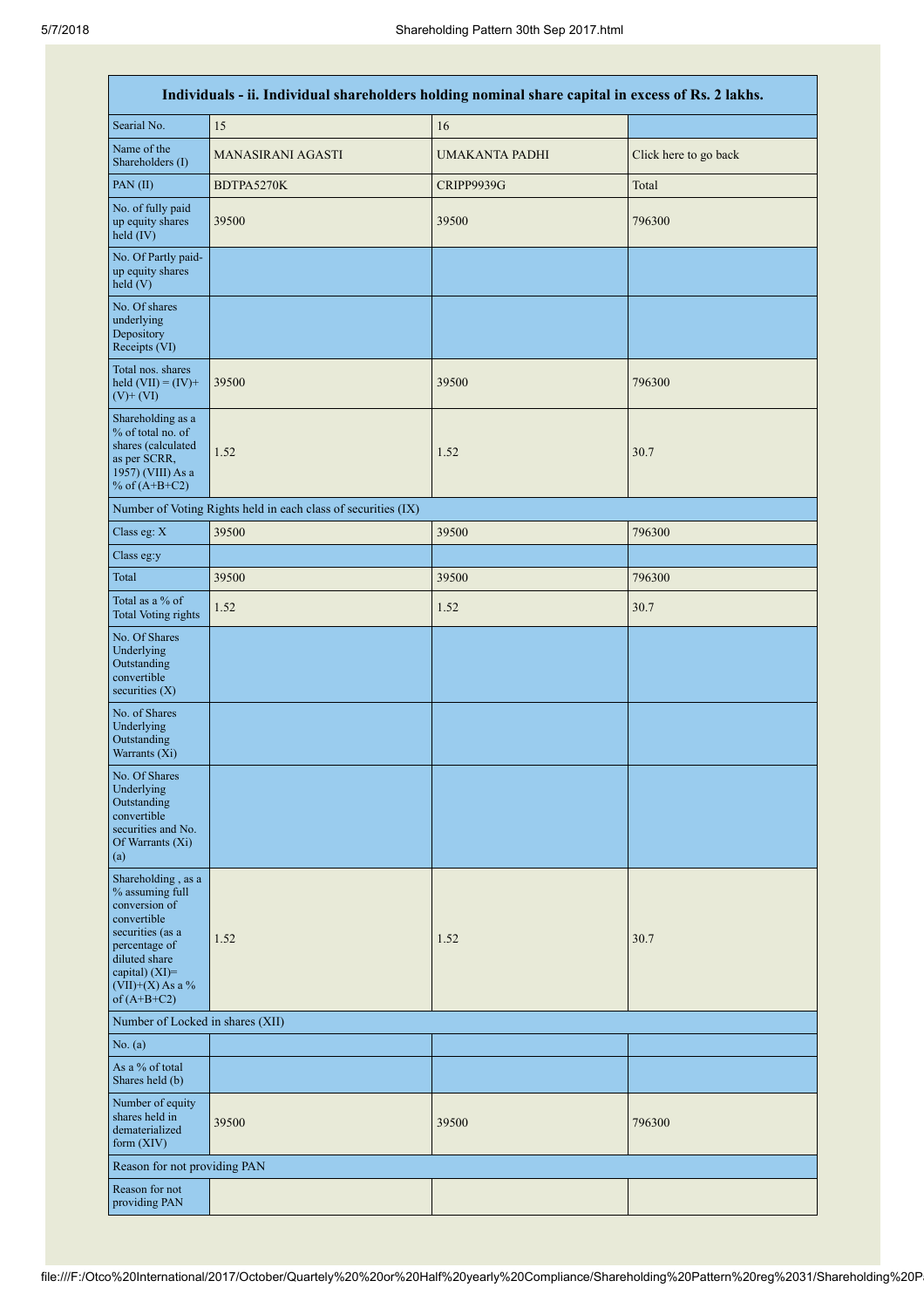|                                                                                                                                                                                      | Any Other (specify)                                           |                         |                |                       |  |  |  |  |  |  |
|--------------------------------------------------------------------------------------------------------------------------------------------------------------------------------------|---------------------------------------------------------------|-------------------------|----------------|-----------------------|--|--|--|--|--|--|
| Searial No.                                                                                                                                                                          | $\mathbf{1}$                                                  | $\sqrt{2}$              | $\overline{3}$ |                       |  |  |  |  |  |  |
| Category                                                                                                                                                                             | <b>Bodies Corporate</b>                                       | <b>Clearing Members</b> | <b>HUF</b>     |                       |  |  |  |  |  |  |
| Category / More<br>than 1 percentage                                                                                                                                                 | Category                                                      | Category                | Category       |                       |  |  |  |  |  |  |
| Name of the<br>Shareholders (I)                                                                                                                                                      |                                                               |                         |                | Click here to go back |  |  |  |  |  |  |
| PAN(II)                                                                                                                                                                              |                                                               |                         |                | Total                 |  |  |  |  |  |  |
| No. of the<br>Shareholders (I)                                                                                                                                                       | 44                                                            | $\boldsymbol{7}$        | 19             | $70\,$                |  |  |  |  |  |  |
| No. of fully paid<br>up equity shares<br>held (IV)                                                                                                                                   | 40148                                                         | 813                     | 10043          | 51004                 |  |  |  |  |  |  |
| No. Of Partly paid-<br>up equity shares<br>held(V)                                                                                                                                   |                                                               |                         |                |                       |  |  |  |  |  |  |
| No. Of shares<br>underlying<br>Depository<br>Receipts (VI)                                                                                                                           |                                                               |                         |                |                       |  |  |  |  |  |  |
| Total nos. shares<br>held $(VII) = (IV) +$<br>$(V)$ + $(VI)$                                                                                                                         | 40148                                                         | 813                     | 10043          | 51004                 |  |  |  |  |  |  |
| Shareholding as a<br>% of total no. of<br>shares (calculated<br>as per SCRR,<br>1957) (VIII) As a<br>% of $(A+B+C2)$                                                                 | 1.55                                                          | 0.03                    | 0.39           | 1.97                  |  |  |  |  |  |  |
|                                                                                                                                                                                      | Number of Voting Rights held in each class of securities (IX) |                         |                |                       |  |  |  |  |  |  |
| Class eg: X                                                                                                                                                                          | 40148                                                         | 813                     | 10043          | 51004                 |  |  |  |  |  |  |
| Class eg:y                                                                                                                                                                           |                                                               |                         |                |                       |  |  |  |  |  |  |
| Total                                                                                                                                                                                | 40148                                                         | 813                     | 10043          | 51004                 |  |  |  |  |  |  |
| Total as a % of<br><b>Total Voting rights</b>                                                                                                                                        | 1.55                                                          | 0.03                    | 0.39           | 1.97                  |  |  |  |  |  |  |
| No. Of Shares<br>Underlying<br>Outstanding<br>convertible<br>securities $(X)$                                                                                                        |                                                               |                         |                |                       |  |  |  |  |  |  |
| No. of Shares<br>Underlying<br>Outstanding<br>Warrants $(X_i)$                                                                                                                       |                                                               |                         |                |                       |  |  |  |  |  |  |
| No. Of Shares<br>Underlying<br>Outstanding<br>convertible<br>securities and No.<br>Of Warrants (Xi)<br>(a)                                                                           |                                                               |                         |                |                       |  |  |  |  |  |  |
| Shareholding, as a<br>% assuming full<br>conversion of<br>convertible<br>securities (as a<br>percentage of<br>diluted share<br>capital) (XI)=<br>$(VII)+(X)$ As a %<br>of $(A+B+C2)$ | 1.55                                                          | 0.03                    | 0.39           | 1.97                  |  |  |  |  |  |  |
| Number of Locked in shares (XII)                                                                                                                                                     |                                                               |                         |                |                       |  |  |  |  |  |  |
| No. (a)<br>As a % of total<br>Shares held (b)                                                                                                                                        |                                                               |                         |                |                       |  |  |  |  |  |  |
| Number of equity<br>shares held in<br>dematerialized<br>form (XIV)                                                                                                                   | 28705                                                         | 813                     | 9968           | 39486                 |  |  |  |  |  |  |